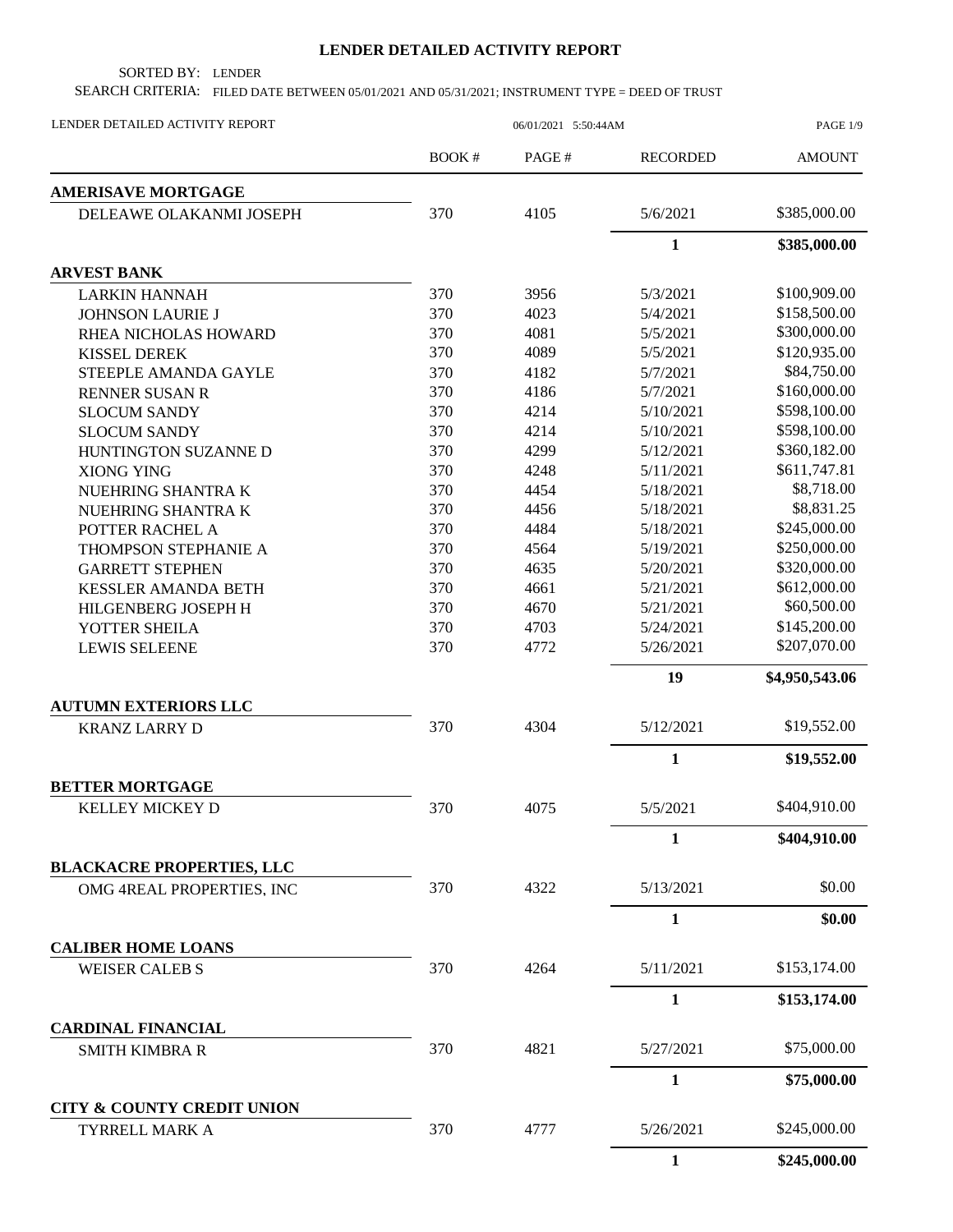| LENDER DETAILED ACTIVITY REPORT |  |
|---------------------------------|--|
|                                 |  |

06/01/2021 5:50:44AM

PAGE 2/9

|                                                 | <b>BOOK#</b> | PAGE# | <b>RECORDED</b>         | <b>AMOUNT</b>  |
|-------------------------------------------------|--------------|-------|-------------------------|----------------|
| <b>COMMERCE BANK</b>                            |              |       |                         |                |
| <b>SWAB TAMMY GENE</b>                          | 370          | 3957  | 5/3/2021                | \$332,400.00   |
| ANDERSON CARMEN GAYLE TRUST                     | 370          | 3992  | 5/3/2021                | \$560,000.00   |
| <b>LESTER ANTHONY</b>                           | 370          | 4155  | 5/7/2021                | \$24,200.00    |
| <b>HOYER JEREMY</b>                             | 370          | 4793  | 5/26/2021               | \$90,000.00    |
|                                                 |              |       | 4                       | \$1,006,600.00 |
| <b>COMMU;NITY BANK &amp;: TRUSST</b>            |              |       |                         |                |
| <b>LETT KAEYLYN</b>                             | 370          | 4796  | 5/27/2021               | \$127,500.00   |
|                                                 |              |       | $\mathbf{1}$            | \$127,500.00   |
| <b>COMMUNITY &amp; TRUST</b>                    |              |       |                         |                |
| <b>SPENCER LINDSEY</b>                          | 370          | 4326  | 5/13/2021               | \$80,000.00    |
| <b>COMMUNITY BANK &amp; TRUST</b>               |              |       | $\mathbf{1}$            | \$80,000.00    |
| <b>SEXTON RHONDA</b>                            | 370          | 4227  | 5/10/2021               | \$276,000.00   |
| POWELL SHARON L                                 | 370          | 4425  | 5/17/2021               | \$158,000.00   |
| STIPP KIMBERLY KAY                              | 370          | 4779  | 5/26/2021               | \$137,600.00   |
|                                                 |              |       | 3                       | \$571,600.00   |
| <b>COMMUNITY BANK AND TRUST</b>                 |              |       |                         |                |
| <b>LARSEN ZEENATH</b>                           | 370          | 3975  | 5/3/2021                | \$88,000.00    |
| HOEHN JOSHUA GRANT                              | 370          | 3987  | 5/3/2021                | \$187,500.00   |
| KAUGHMAN HOLLY E                                | 370          | 4168  | 5/7/2021                | \$196,000.00   |
| WOOD & PETERSON LLC                             | 370          | 4180  | 5/7/2021                | \$200,425.00   |
| <b>SEXTON JIMMY L</b>                           | 370          | 4227  | 5/10/2021               | \$276,000.00   |
| <b>MEDRANO ILIANA</b>                           | 370          | 4350  | 5/14/2021               | \$7,000.00     |
| EITEMILLER SARAH E                              | 370          | 4568  | 5/19/2021               | \$68,240.00    |
| <b>WATTS KIMBERLY S</b>                         | 370          | 4570  | 5/19/2021               | \$37,000.00    |
| <b>CLAYPOOLE MICHAEL L</b>                      | 370          | 4714  | 5/24/2021               | \$96,560.00    |
| SPIDELL INVESTMENTS LLC                         | 370          | 4734  | 5/25/2021               | \$296,150.00   |
| DALE PENNY L                                    | 370          | 4834  | 5/28/2021               | \$215,000.00   |
| <b>JOHNSON DEIDRE N</b>                         | 370          | 4835  | 5/28/2021               | \$20,000.00    |
| <b>SMITH MARNI L</b>                            | 370          | 4878  | 5/28/2021               | \$220,000.00   |
|                                                 |              |       | 13                      | \$1,907,875.00 |
| <b>COMMUNITY FIRST BANK</b>                     |              |       |                         |                |
| <b>RUSH JANET A</b>                             | 370          | 4010  | 5/4/2021                | \$104,900.00   |
|                                                 |              |       | $\mathbf{1}$            | \$104,900.00   |
| <b>CRF SMALL BUSINESS LOAN COMPANY</b>          |              |       |                         |                |
| <b>GOOD LORI</b>                                | 370          | 4813  | 5/27/2021               | \$320,000.00   |
|                                                 |              |       | $\mathbf{1}$            | \$320,000.00   |
| DAS ACQUISITION COMPANY<br><b>BAIRD TIFFNEY</b> | 370          | 4059  | 5/5/2021                | \$95,959.00    |
| <b>JEFBEN JOSALEEN</b>                          | 370          | 4293  | 5/12/2021               | \$95,829.00    |
|                                                 | 370          | 4335  | 5/13/2021               | \$98,800.00    |
| <b>HARRIS GREGORY W</b><br>PIERSON LESLIE       | 370          | 4724  | 5/25/2021               | \$184,300.00   |
|                                                 |              |       | $\overline{\mathbf{4}}$ | \$474,888.00   |
| <b>DELMAR FINANCIAL</b>                         |              |       |                         |                |
| KOHMAN MEGHAN K                                 | 370          | 4277  | 5/12/2021               | \$235,200.00   |
|                                                 |              |       | $\mathbf{1}$            | \$235,200.00   |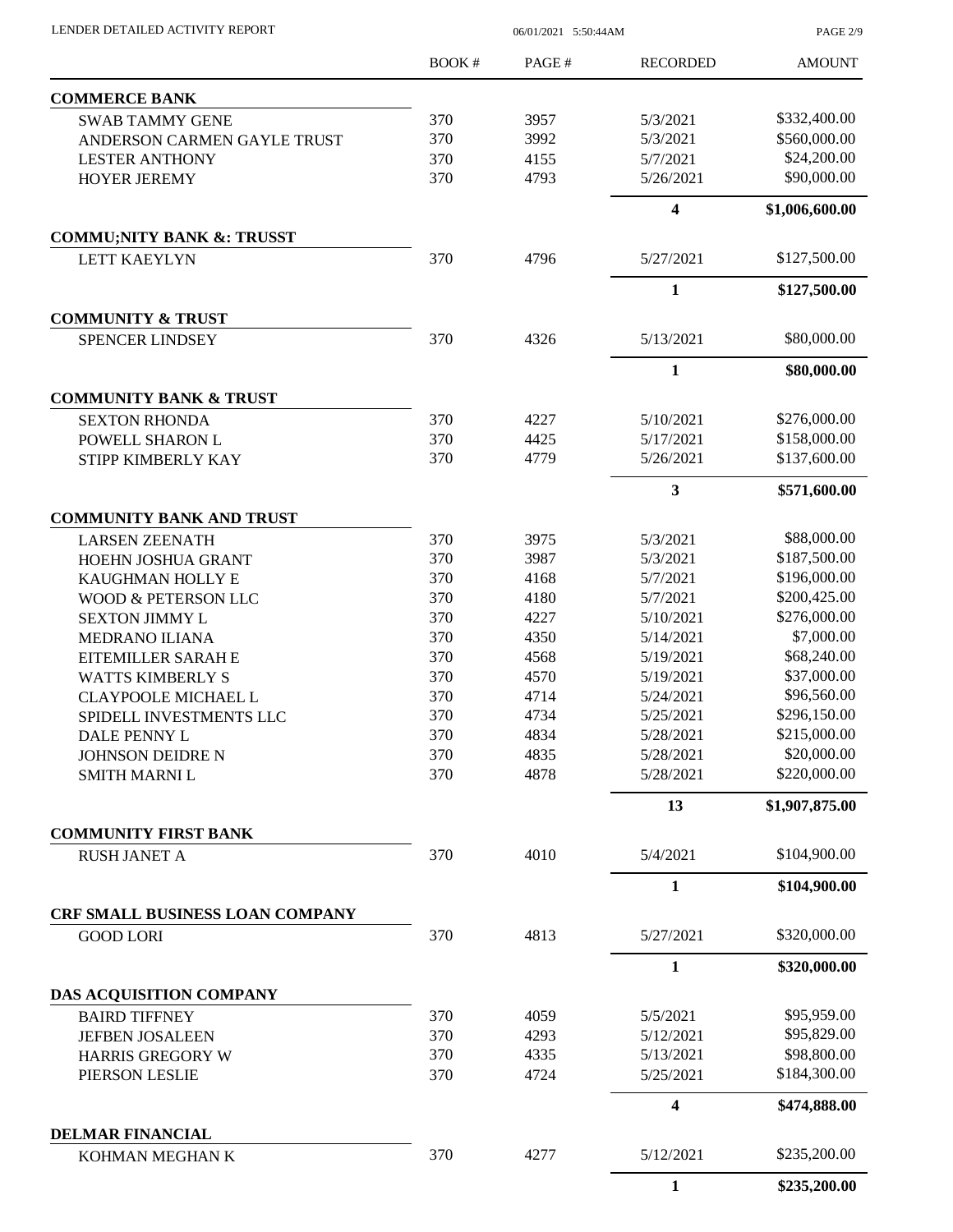| LENDER DETAILED ACTIVITY REPORT |  |
|---------------------------------|--|
|                                 |  |

06/01/2021 5:50:44AM

PAGE 3/9

|                                                    | <b>BOOK#</b> | PAGE# | <b>RECORDED</b> | <b>AMOUNT</b>  |
|----------------------------------------------------|--------------|-------|-----------------|----------------|
| <b>FCS FINANCIAL</b>                               |              |       |                 |                |
| <b>BROWN CATHY</b>                                 | 370          | 4034  | 5/4/2021        | \$152,487.00   |
| <b>MOORE TIA</b>                                   | 370          | 4121  | 5/6/2021        | \$157,500.00   |
|                                                    |              |       | $\overline{2}$  | \$309,987.00   |
| <b>FIRST BANK MORTGAGE</b>                         |              |       |                 |                |
| <b>JASPER JULIE</b>                                | 370          | 4001  | 5/3/2021        | \$300,300.00   |
|                                                    |              |       | 1               | \$300,300.00   |
| <b>FIRST COMMUNITY BANK</b>                        |              |       |                 |                |
| THOMAS CHRISTOPHER                                 | 370          | 4004  | 5/3/2021        | \$76,500.00    |
| MUSTAIN SHELBY C                                   | 370          | 4112  | 5/6/2021        | \$7,168.50     |
| <b>CAUSEY TINA</b>                                 | 370          | 4130  | 5/6/2021        | \$85,000.00    |
| <b>SWIFT PHILLIP</b>                               | 370          | 4196  | 5/10/2021       | \$165,000.00   |
| <b>CHARLES CRYSTAL A</b>                           | 370          | 4197  | 5/10/2021       | \$50,000.00    |
| <b>COPE NICHOLAS</b>                               | 370          | 4216  | 5/10/2021       | \$201,000.00   |
| <b>SWIFT PHILLIP</b>                               | 370          | 4196  | 5/10/2021       | \$165,000.00   |
| <b>CHARLES CRYSTAL A</b>                           | 370          | 4197  | 5/10/2021       | \$50,000.00    |
| <b>COPE NICHOLAS</b>                               | 370          | 4216  | 5/10/2021       | \$201,000.00   |
| <b>HALL CHRISTY</b>                                | 370          | 4241  | 5/11/2021       | \$134,900.00   |
| SHELTON CUSTOM HOMES, LLC                          | 370          | 4324  | 5/13/2021       | \$250,000.00   |
| <b>SHELTON SHEILA</b>                              | 370          | 4354  | 5/14/2021       | \$175,000.00   |
| <b>DAVIS BRIDGETT</b>                              | 370          | 4573  | 5/19/2021       | \$136,000.00   |
| EBBINGHAUS TAMARA LEANN                            | 370          | 4602  | 5/20/2021       | \$39,445.00    |
|                                                    | 370          | 4692  | 5/24/2021       | \$223,975.00   |
| <b>NOAH ETHAN BO</b>                               | 370          |       |                 | \$180,000.00   |
| SOBRAD PROPERTIES LLC                              | 370          | 4693  | 5/24/2021       | \$25,602.00    |
| <b>NOLAN CHARLES JOSEPH</b>                        |              | 4729  | 5/25/2021       |                |
| <b>SENTER KYLE</b>                                 | 370          | 4799  | 5/27/2021       | \$10,428.00    |
| <b>HARTER RACHAEL</b>                              | 370          | 4867  | 5/28/2021       | \$76,262.00    |
|                                                    |              |       | 19              | \$2,252,280.50 |
| FIRST FEDERAL BANK OF KANSAS CITY                  |              |       |                 |                |
| <b>SPENCER LINDSEY</b>                             | 370          | 4636  | 5/20/2021       | \$60,000.00    |
|                                                    |              |       | 1               | \$60,000.00    |
| <b>FIRST FINANCIAL BANK</b><br><b>BUI FARM LLC</b> | 370          | 4800  | 5/27/2021       | \$250,000.00   |
|                                                    |              |       | $\mathbf{1}$    | \$250,000.00   |
| <b>FIRSTRUST HOME LOANS</b>                        |              |       |                 |                |
| <b>GOIN ROBERT</b>                                 | 370          | 4452  | 5/18/2021       | \$124,830.00   |
|                                                    |              |       | $\mathbf{1}$    | \$124,830.00   |
| <b>FIRSTTRUST HOME LOANS</b>                       |              |       |                 |                |
| <b>DUNN BEATRIZ</b>                                | 370          | 4097  | 5/6/2021        | \$164,000.00   |
|                                                    |              |       | 1               | \$164,000.00   |
| <b>FLAGSTAR BANK FSB</b>                           |              |       |                 |                |
| OLSBO DANIEL L                                     | 370          | 4585  | 5/19/2021       | \$167,350.00   |
|                                                    |              |       | $\mathbf{1}$    | \$167,350.00   |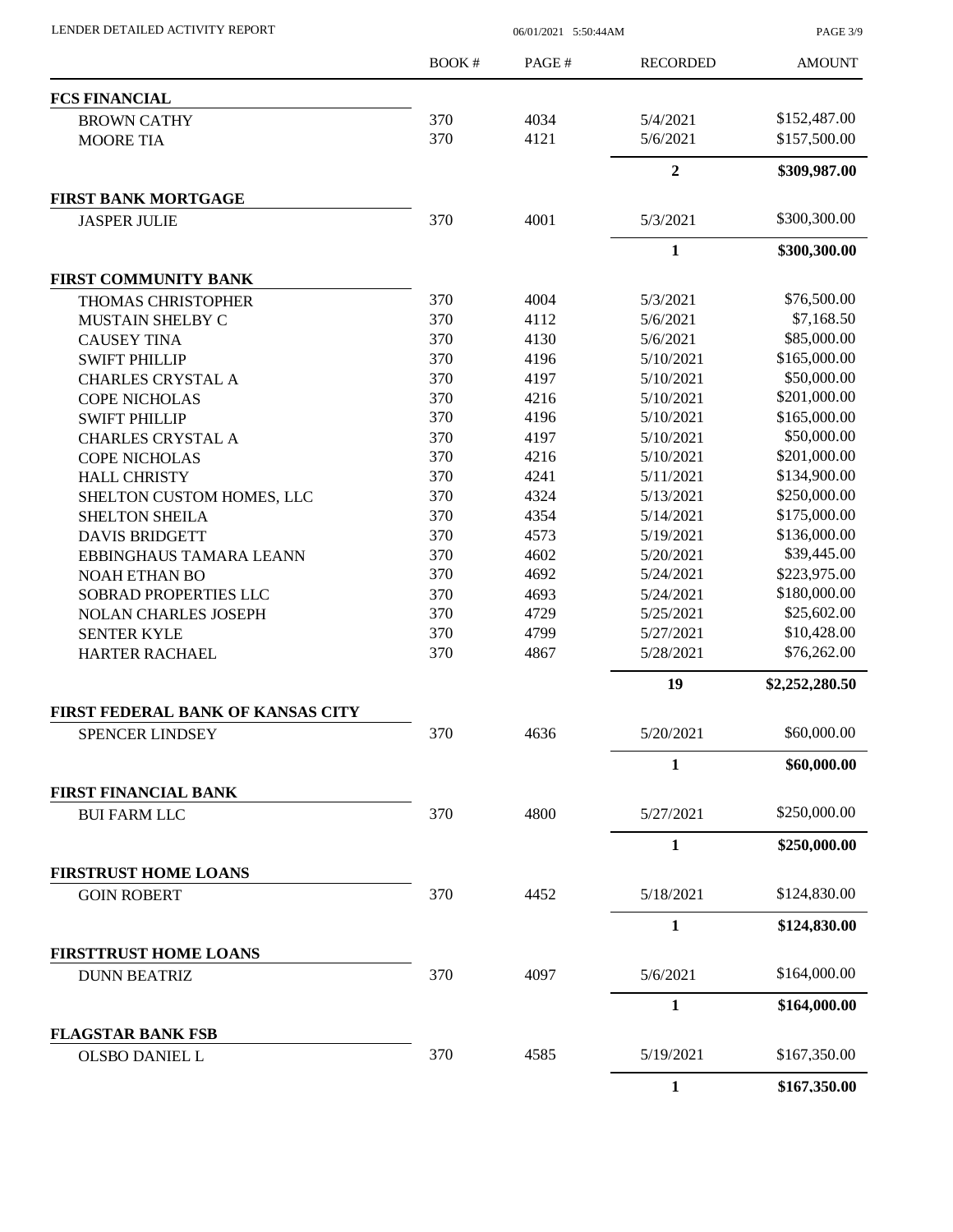PAGE 4/9

|                                   | <b>BOOK#</b> | PAGE# | <b>RECORDED</b>  | <b>AMOUNT</b>  |
|-----------------------------------|--------------|-------|------------------|----------------|
| <b>FLAT BRANCH MORTGAGE</b>       |              |       |                  |                |
| <b>LAFOREST HOLLY</b>             | 370          | 3945  | 5/3/2021         | \$105,000.00   |
| <b>JARVIS DANIEL D</b>            | 370          | 3948  | 5/3/2021         | \$234,572.00   |
| WHITCRAFT PATTI                   | 370          | 3980  | 5/3/2021         | \$168,000.00   |
| <b>EASH NICHOLAS D</b>            | 370          | 3995  | 5/3/2021         | \$94,883.00    |
| THURMAN LINDA G                   | 370          | 3998  | 5/3/2021         | \$133,199.00   |
| <b>EDMUND DEZERAE</b>             | 370          | 4041  | 5/4/2021         | \$106,060.00   |
| <b>LONG ANTHONY J</b>             | 370          | 4079  | 5/5/2021         | \$155,000.00   |
| <b>CASTILLEJOS MADISON</b>        | 370          | 4125  | 5/6/2021         | \$153,300.00   |
| <b>HOAG CURRIN R</b>              | 370          | 4171  | 5/7/2021         | \$127,645.00   |
| HAND ANNALYNNE G                  | 370          | 4184  | 5/7/2021         | \$155,000.00   |
| <b>RENFRO HUNTER</b>              | 370          | 4218  | 5/10/2021        | \$88,369.00    |
| <b>WHITE BRANDON</b>              | 370          | 4221  | 5/10/2021        | \$133,838.00   |
| <b>SMITH AARON C</b>              | 370          | 4232  | 5/10/2021        | \$243,200.00   |
|                                   | 370          | 4218  | 5/10/2021        | \$88,369.00    |
| <b>RENFRO HUNTER</b>              |              |       | 5/10/2021        | \$133,838.00   |
| WHITE BRANDON                     | 370          | 4221  |                  |                |
| <b>SMITH AARON C</b>              | 370          | 4232  | 5/10/2021        | \$243,200.00   |
| <b>VERMILLION CANAAN A</b>        | 370          | 4269  | 5/12/2021        | \$161,405.00   |
| <b>SIMS JAYNA</b>                 | 370          | 4244  | 5/11/2021        | \$153,174.00   |
| HIGHTOWER VINCENT DMITRI          | 370          | 4339  | 5/13/2021        | \$199,300.00   |
| <b>FORD PATRICK L</b>             | 370          | 4436  | 5/17/2021        | \$210,650.00   |
| <b>SCHRIEVER TASHA LYNN</b>       | 370          | 4560  | 5/19/2021        | \$171,000.00   |
| <b>THURLOW JAMIE</b>              | 370          | 4563  | 5/19/2021        | \$231,028.00   |
| <b>HARP DUSTIN</b>                | 370          | 4574  | 5/19/2021        | \$52,500.00    |
| <b>WORDEN MARILYN</b>             | 370          | 4591  | 5/20/2021        | \$155,975.00   |
| <b>CRUM JONATHON LAWRENCE</b>     | 370          | 4621  | 5/20/2021        | \$132,554.00   |
| MULLIKIN SYDNEY NICHOLE           | 370          | 4675  | 5/21/2021        | \$153,535.00   |
| <b>DIRTEATER MEGAN</b>            | 370          | 4700  | 5/24/2021        | \$70,000.00    |
| FORD BRITTANY                     | 370          | 4705  | 5/24/2021        | \$168,295.00   |
| <b>SKOCY KEVIN J</b>              | 370          | 4756  | 5/25/2021        | \$85,000.00    |
| <b>WISEMAN BRETT</b>              | 370          | 4785  | 5/26/2021        | \$120,707.00   |
| COFFMAN, CHRISTINA                | 370          | 4808  | 5/27/2021        | \$35,000.00    |
| STIREWALT JOSHUA R                | 370          | 4841  | 5/28/2021        | \$169,900.00   |
| HOUDASHELL CRYSTAL A              | 370          | 4850  | 5/28/2021        | \$282,250.00   |
| THOMPSON ELIZABETH                | 370          | 4861  | 5/28/2021        | \$221,350.00   |
| <b>KLOOSE MARK</b>                | 370          | 4872  | 5/28/2021        | \$245,000.00   |
|                                   |              |       | 35               | \$5,382,096.00 |
| FREEDOM BANK OF SOUTHERN MISSOURI |              |       |                  |                |
| <b>CROW BIANCA R</b>              | 370          | 4239  | 5/11/2021        | \$36,000.00    |
| <b>LIAN SIANG</b>                 | 370          | 4439  | 5/17/2021        | \$731,000.00   |
|                                   |              |       | $\overline{2}$   | \$767,000.00   |
| <b>FREEDOM MORTGAGE</b>           |              |       |                  | \$54,360.00    |
| CORHN CINDY L                     | 370          | 4328  | 5/13/2021        |                |
|                                   |              |       | 1                | \$54,360.00    |
| <b>GATEWAY MORTGAGE GROUP</b>     |              |       |                  |                |
| <b>DUNFEE CHARLES R</b>           | 370          | 4751  | 5/25/2021        | \$215,990.00   |
| HAMBLETON MONICA R                | 370          | 4843  | 5/28/2021        | \$182,631.00   |
|                                   |              |       | $\boldsymbol{2}$ | \$398,621.00   |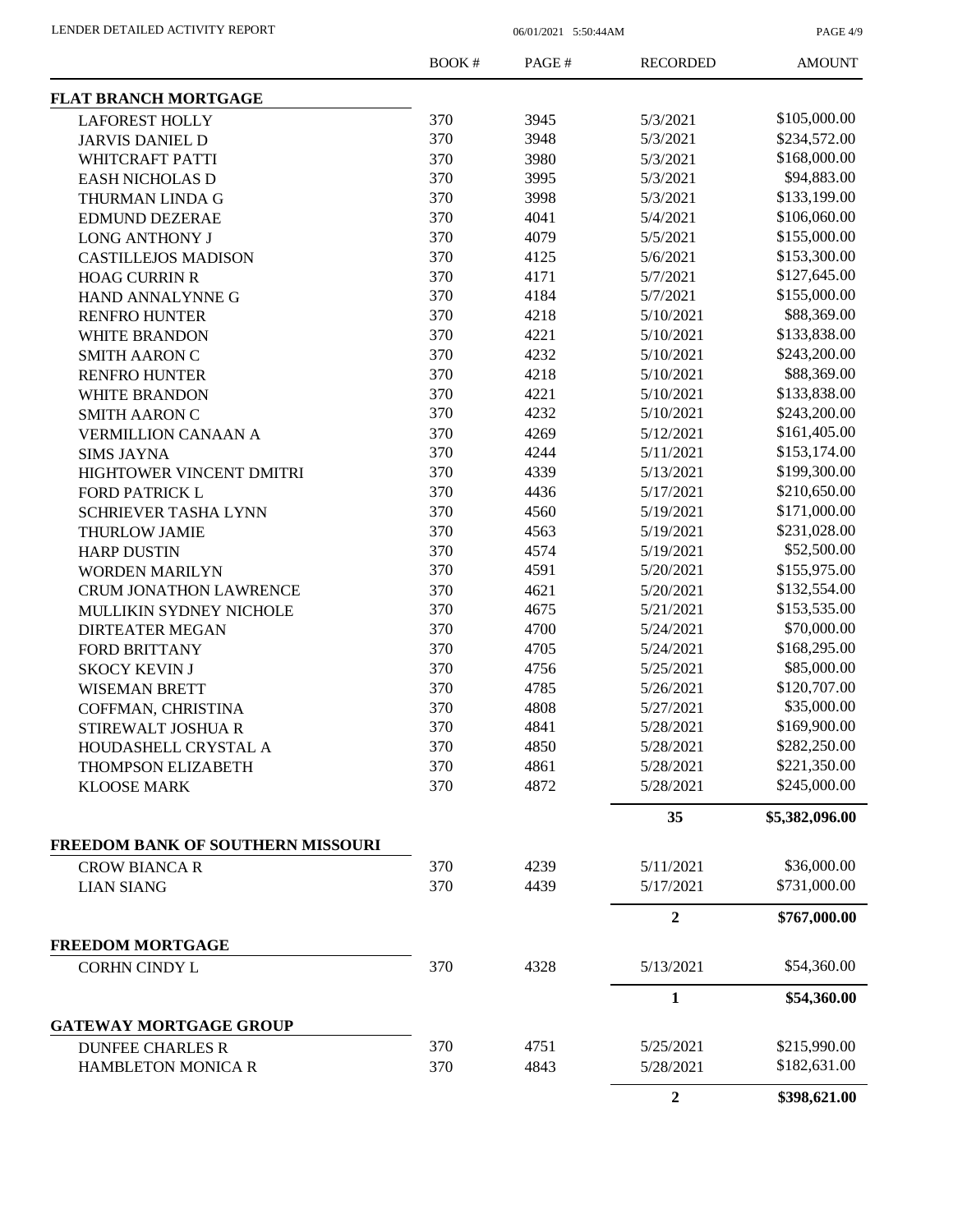|                                                 | <b>BOOK#</b> | PAGE#        | <b>RECORDED</b>        | <b>AMOUNT</b>                |
|-------------------------------------------------|--------------|--------------|------------------------|------------------------------|
| <b>GERSHMAN MORTGAGE</b>                        |              |              |                        |                              |
| <b>SKAGGS LYNSEY</b>                            | 370          | 4129         | 5/6/2021               | \$152,000.00                 |
| <b>HAZLETT JACOB</b>                            | 370          | 4613         | 5/20/2021              | \$175,757.00                 |
| <b>BOUNOUS BRAYDON M</b>                        | 370          | 4811         | 5/27/2021              | \$163,333.00                 |
|                                                 |              |              | 3                      | \$491,090.00                 |
| <b>GREAT SOUTHERN BANK</b>                      |              |              |                        |                              |
| BENFORD RHONDA SUE                              | 370          | 3989         | 5/3/2021               | \$114,800.00                 |
| HEISKELL JOHN R                                 | 370          | 4489         | 5/18/2021              | \$41,200.00                  |
|                                                 |              |              | $\overline{2}$         | \$156,000.00                 |
| <b>GUARANTY BANK</b>                            |              |              |                        |                              |
| <b>KELLY JASON E</b>                            | 370          | 3990         | 5/3/2021               | \$96,100.00                  |
| <b>MOLANDCO INC</b>                             | 370          | 4066         | 5/5/2021               | \$522,000.00                 |
| SCHUBER MITCHELL HOMES, LLC                     | 370          | 4193         | 5/10/2021              | \$455,595.00                 |
| <b>FRIEND JOHN</b>                              | 370          | 4225         | 5/10/2021              | \$284,000.00                 |
| SCHUBER MITCHELL HOMES, LLC                     | 370          | 4193<br>4225 | 5/10/2021<br>5/10/2021 | \$455,595.00<br>\$284,000.00 |
| <b>FRIEND JON</b><br><b>GREEN JEANETTE S</b>    | 370<br>370   | 4736         | 5/25/2021              | \$305,500.00                 |
|                                                 |              |              | 7                      | \$2,402,790.00               |
| <b>HAWTHORN BANK</b>                            |              |              |                        |                              |
| 44TH AND CONNECTICUT PROPERTY, LLC              | 370          | 4030         | 5/4/2021               | 21,000,000.00                |
|                                                 |              |              | 1                      | \$21,000,000.00              |
| <b>HEATER MARYLIN F</b>                         |              |              |                        |                              |
| <b>SCHEAFER CHEYENNE</b>                        | 370          | 4432         | 5/17/2021              | \$82,000.00                  |
|                                                 |              |              | $\mathbf{1}$           | \$82,000.00                  |
| HIGHLANDS RESIDENTIAL MORTGAGE                  |              |              |                        |                              |
| YOST RHONDA S                                   | 370          | 4131         | 5/6/2021               | \$112,000.00                 |
|                                                 |              |              | $\mathbf{1}$           | \$112,000.00                 |
| <b>LOANDEPOT.COM</b>                            |              |              |                        |                              |
| <b>BIANCO JAMES J JR</b>                        | 370          | 4064         | 5/5/2021               | \$230,000.00                 |
| <b>HAMPTON SALLY J</b>                          | 370          | 4727         | 5/25/2021              | \$237,000.00                 |
|                                                 |              |              | $\boldsymbol{2}$       | \$467,000.00                 |
| <b>MID AMERICA LENDING</b>                      |              |              | 5/14/2021              | \$280,819.00                 |
| RAMIREZ ZHEILLA                                 | 370          | 4391         |                        |                              |
|                                                 |              |              | $\mathbf{1}$           | \$280,819.00                 |
| MID-CONTINENT FUNDING                           |              |              |                        |                              |
| WATKINS BILLY RAY II                            | 370          | 4805         | 5/27/2021              | \$251,363.00                 |
|                                                 |              |              | $\mathbf{1}$           | \$251,363.00                 |
| <b>MID-MISSOURI BANK</b><br><b>MURRELL TROY</b> | 370          | 4622         | 5/20/2021              | \$75,000.00                  |
|                                                 |              |              |                        |                              |
|                                                 |              |              | 1                      | \$75,000.00                  |
| <b>MIDWEST MORTGAGE</b>                         |              |              |                        |                              |
| <b>BOYER JUSTIN</b>                             | 370          | 4229         | 5/10/2021              | \$95,000.00                  |

LENDER DETAILED ACTIVITY REPORT 06/01/2021 5:50:44AM

PAGE 5/9

**1 \$95,000.00**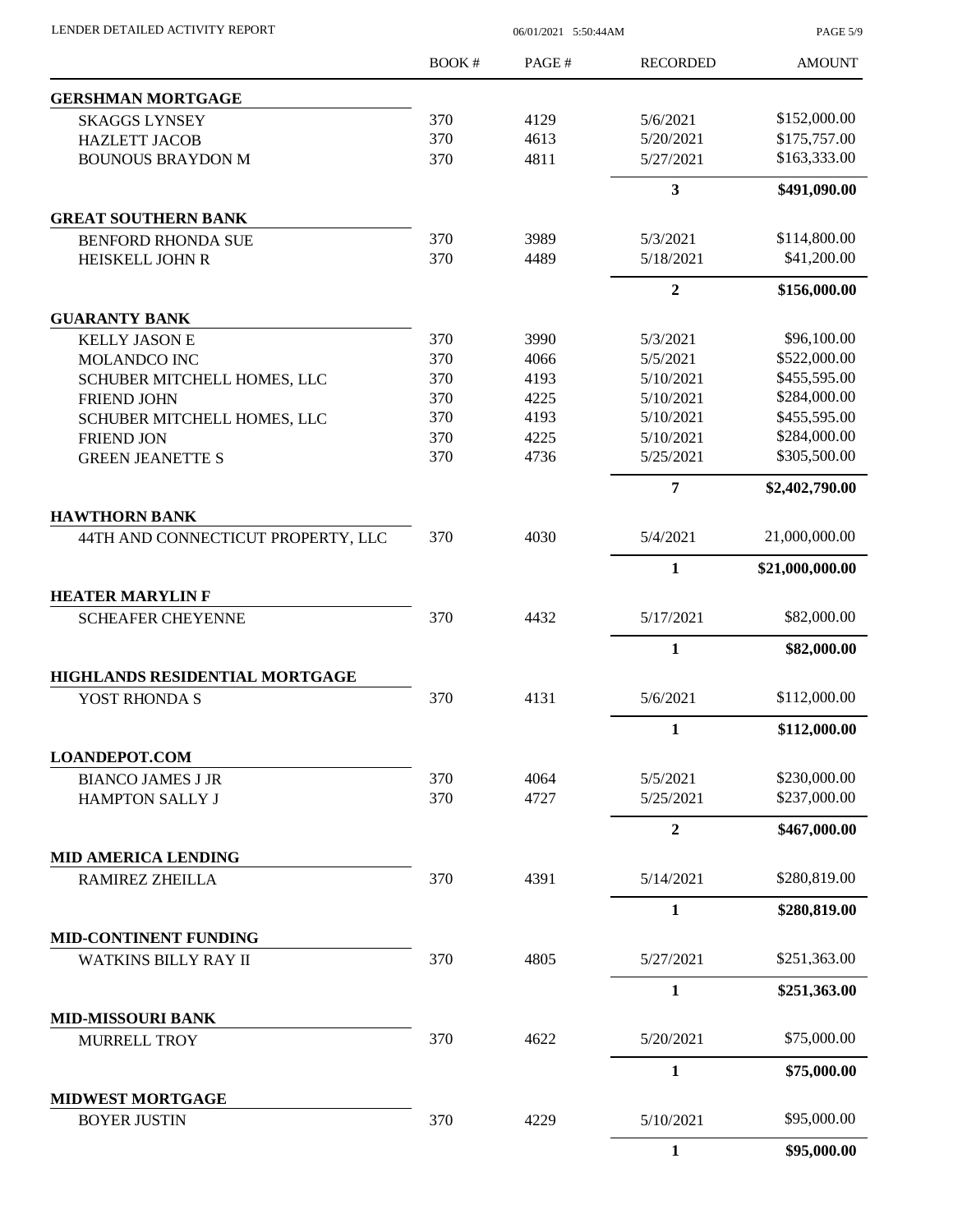| LENDER DETAILED ACTIVITY REPORT                       | 06/01/2021 5:50:44AM |       |                         | PAGE 6/9       |
|-------------------------------------------------------|----------------------|-------|-------------------------|----------------|
|                                                       | BOOK #               | PAGE# | <b>RECORDED</b>         | <b>AMOUNT</b>  |
| <b>MIDWEST MORTGAGE ASSOCIATES</b>                    |                      |       |                         |                |
| <b>BOYER JUSTIN</b>                                   | 370                  | 4229  | 5/10/2021               | \$95,000.00    |
| POWELL HOLLI                                          | 370                  | 4259  | 5/11/2021               | \$166,250.00   |
| STILLIONS DOUGLAS TRUMAN                              | 370                  | 4587  | 5/19/2021               | \$115,703.00   |
|                                                       |                      |       | $\overline{\mathbf{3}}$ | \$376,953.00   |
| MISSOUR ELECTRIC COOPERATIVE EMPLOYEES CU             |                      |       |                         |                |
| <b>ASHWORTH STACI MARLENE</b>                         | 370                  | 4305  | 5/12/2021               | \$75,000.00    |
|                                                       |                      |       | 1                       | \$75,000.00    |
| <b>MORTGAGE INVESTMENT SERVICES CORPORATION</b>       |                      |       |                         |                |
| <b>CODY HANNAH JANE</b>                               | 370                  | 4421  | 5/17/2021               | \$136,000.00   |
|                                                       |                      |       | $\mathbf{1}$            | \$136,000.00   |
| NATIONSTAR MORTGAGE                                   |                      |       |                         |                |
| HERNANDEZ JORGE L                                     | 370                  | 4011  | 5/4/2021                | \$209,079.00   |
| <b>CAMPBELL MELISSA</b>                               | 370                  | 4316  | 5/13/2021               | \$169,000.00   |
|                                                       |                      |       | $\overline{2}$          | \$378,079.00   |
| <b>NAVY FEDERAL CREDIT UNION</b><br><b>MARTIN LEE</b> | 370                  | 4824  | 5/28/2021               | \$213,900.00   |
|                                                       |                      |       | 1                       | \$213,900.00   |
| <b>NBKC BANK</b>                                      |                      |       |                         |                |
| <b>BUHOLT HILLARIE L</b>                              | 370                  | 4162  | 5/7/2021                | \$196,000.00   |
|                                                       |                      |       | $\mathbf{1}$            | \$196,000.00   |
| <b>OAKSTAR BANK</b>                                   |                      |       |                         |                |
| <b>JAAG PROPERTIES LLC</b>                            | 370                  | 4021  | 5/4/2021                | \$975,000.00   |
| MITCHELL ADRIENNE                                     | 370                  | 4049  | 5/4/2021                | \$470,000.00   |
| MITCHELL ANDRIENNE                                    | 370                  | 4053  | 5/4/2021                | \$550,000.00   |
| <b>GH PROPERTIES INC</b>                              | 370                  | 4152  | 5/7/2021                | \$14,000.00    |
| WILLOW VISTA ESTATES LLC                              | 370                  | 4157  | 5/7/2021                | \$1,338,000.00 |
| WILLOW VISTA ESTATES LLC                              | 370                  | 4172  | 5/7/2021                | \$1,338,000.00 |
|                                                       |                      |       | 6                       | \$4,685,000.00 |
| <b>OLD MISSOURI BANK</b><br>HENDRIX CARLEY A          | 370                  | 3973  | 5/3/2021                | \$17,000.00    |
|                                                       |                      |       | 1                       | \$17,000.00    |
| PENNYMAC LOAN SERVICES                                |                      |       |                         |                |
| <b>BRADLEY ATIBA</b>                                  | 370                  | 4446  | 5/17/2021               | \$236,550.00   |
| <b>BILYEU THOMAS</b>                                  | 370                  | 4598  | 5/20/2021               | \$92,158.00    |
| <b>KERBY TRAVIS</b>                                   | 370                  | 4718  | 5/24/2021               | \$520,837.00   |
|                                                       |                      |       | 3                       | \$849,545.00   |
| PEOPLES BANK                                          |                      |       |                         |                |
| <b>GRIFFIN CHAD</b>                                   | 370                  | 4005  | 5/4/2021                | \$96,000.00    |
| MOLANDCO, INC                                         | 370                  | 4223  | 5/10/2021               | \$350,300.00   |
|                                                       |                      |       | $\overline{2}$          | \$446,300.00   |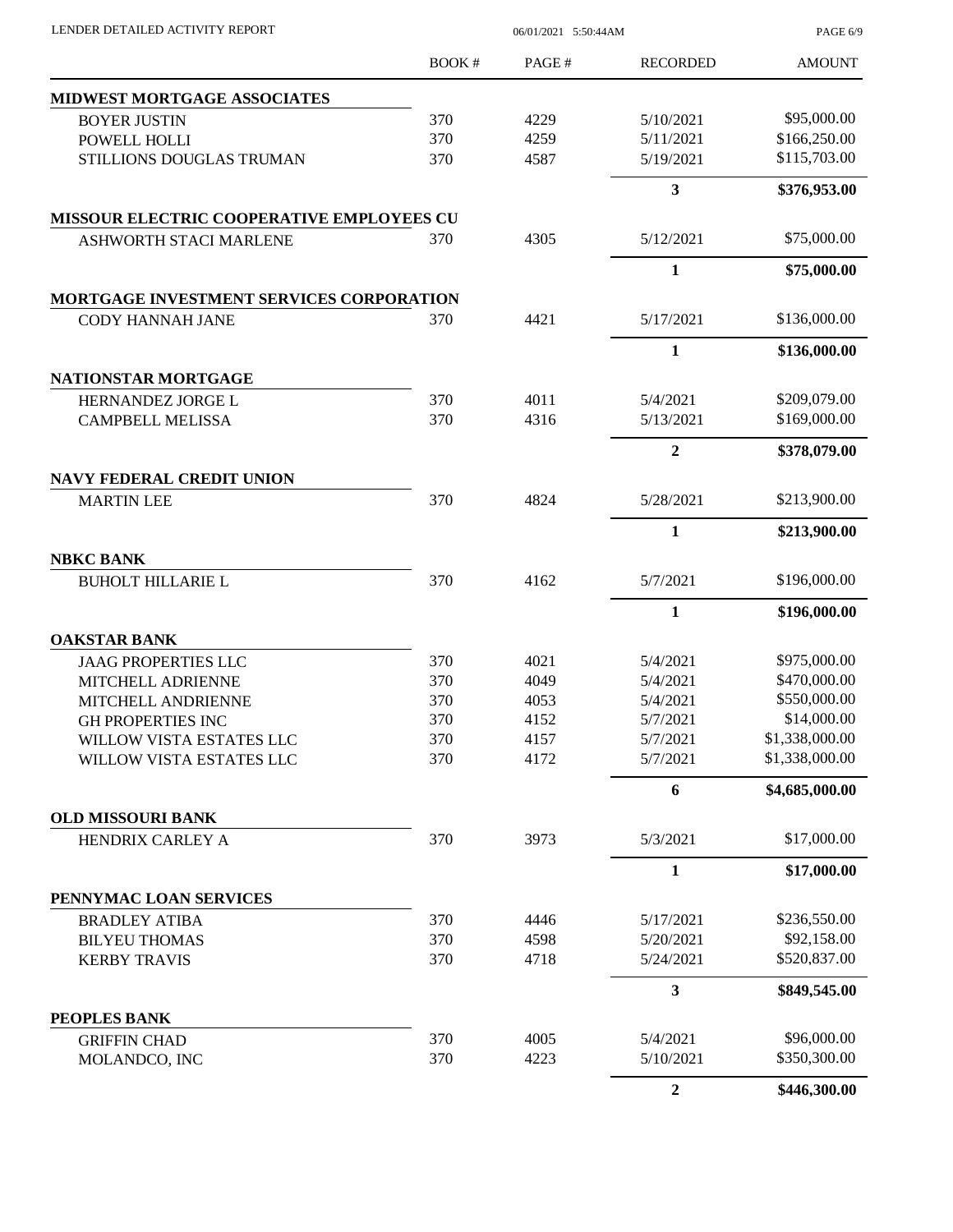| LENDER DETAILED ACTIVITY REPORT |  |
|---------------------------------|--|
|                                 |  |

06/01/2021 5:50:44AM

PAGE 7/9

|                                                 | <b>BOOK#</b> | PAGE# | <b>RECORDED</b> | <b>AMOUNT</b>  |
|-------------------------------------------------|--------------|-------|-----------------|----------------|
| PEOPLES BANK OF SENECA                          |              |       |                 |                |
| PROVEN PROPERTIES LLC                           | 370          | 3977  | 5/3/2021        | \$66,400.00    |
| PROVEN PROPERTIES LLC                           | 370          | 3982  | 5/3/2021        | \$66,400.00    |
| DEVER INVESTMENTS LLC                           | 370          | 4099  | 5/6/2021        | \$200,000.00   |
| JIM DURBIN RENTALS LLC                          | 370          | 4144  | 5/7/2021        | \$65,775.00    |
| <b>MOLANDCO INC</b>                             | 370          | 4223  | 5/10/2021       | \$350,300.00   |
| COOPER STACI L                                  | 370          | 4465  | 5/18/2021       | \$220,000.00   |
| COOPER STACI L                                  | 370          | 4467  | 5/18/2021       | \$24,750.00    |
| <b>SAMPSON WILLIAM KALEB</b>                    | 370          | 4483  | 5/18/2021       | \$1,000,000.00 |
| <b>FORD PATRICK L</b>                           | 370          | 4707  | 5/24/2021       | \$24,000.00    |
| HENRY LAND & CATTLE LLC                         | 370          | 4709  | 5/24/2021       | \$52,500.00    |
| <b>ECKART INVESTMENTS LLC</b>                   | 370          | 4816  | 5/27/2021       | \$125,000.00   |
| FEUSTEL KELLY R                                 | 370          | 4859  | 5/28/2021       | \$125,000.00   |
|                                                 |              |       | 12              | \$2,320,125.00 |
| <b>PINNACLE BANK</b>                            |              |       |                 |                |
| <b>LEPPER BRITTANY</b>                          | 370          | 3958  | 5/3/2021        | \$396,000.00   |
| THIESSEN TAWNYA                                 | 370          | 3997  | 5/3/2021        | \$1,475,000.00 |
| <b>GLOVER SUSAN L</b>                           | 370          | 4057  | 5/4/2021        | \$188,000.00   |
| COOK VICKI ANN TRUST                            | 370          | 4266  | 5/12/2021       | \$725,000.00   |
| <b>LAWRENCE SHAWN</b>                           | 370          | 4815  | 5/27/2021       | \$203,000.00   |
|                                                 |              |       | 5               | \$2,987,000.00 |
| PNC BANK<br><b>BOES RUTH</b>                    | 370          | 3967  | 5/3/2021        | \$201,266.00   |
|                                                 |              |       | $\mathbf{1}$    | \$201,266.00   |
| PROSPERITY HOME MORTGAGE                        |              |       |                 |                |
| <b>MENARD JOHN</b>                              | 370          | 4722  | 5/24/2021       | \$104,500.00   |
|                                                 |              |       |                 |                |
|                                                 |              |       | 1               | \$104,500.00   |
| <b>QUICKEN LOANS</b>                            |              |       |                 |                |
| <b>WEISS JEREMY DAVID</b>                       | 370          | 4114  | 5/6/2021        | \$207,747.00   |
| WALMSLEY MICHAEL W                              | 370          | 4159  | 5/7/2021        | \$136,345.00   |
| <b>TOMLINSON LENA JEAN</b>                      | 370          | 4394  | 5/17/2021       | \$130,748.00   |
| RANDALL ALISHA M                                | 370          | 4852  | 5/28/2021       | \$364,800.00   |
|                                                 |              |       | 4               | \$839,640.00   |
| <b>REGIONS MORTGAGE</b><br><b>WILLIS HANNAH</b> | 370          | 4387  | 5/14/2021       | \$351,200.00   |
|                                                 |              |       | 1               | \$351,200.00   |
| <b>RESOLVE EQUITY INVESTMENTS</b>               |              |       |                 |                |
| PETTRY AMANDA                                   | 370          | 4874  | 5/28/2021       | \$12,169.43    |
|                                                 |              |       | $\mathbf{1}$    | \$12,169.43    |
| ROSEBUD ECONOMIC DEVELOPMENT                    |              |       |                 |                |
| RAMIREZ ZHEILLA V                               | 370          | 4392  | 5/14/2021       | \$14,933.00    |
|                                                 |              |       | $\mathbf{1}$    | \$14,933.00    |
| <b>RUOFF MORTGAGE COMPANY</b>                   |              |       |                 |                |
| <b>MARTIN JENNIFER</b>                          | 370          | 4345  | 5/14/2021       | \$131,200.00   |
|                                                 |              |       | 1               | \$131,200.00   |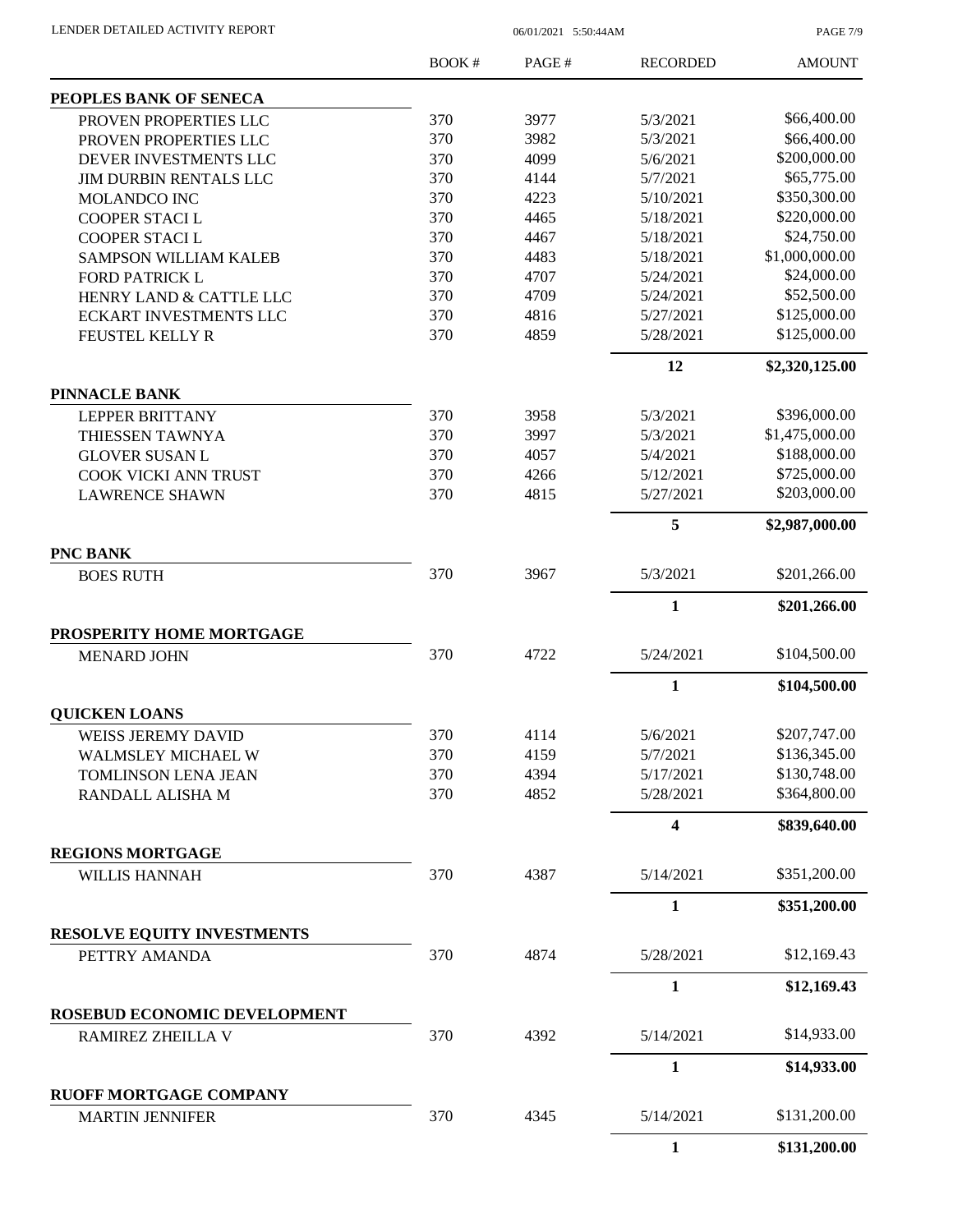| LENDER DETAILED ACTIVITY REPORT                      |        | 06/01/2021 5:50:44AM |                 | <b>PAGE 8/9</b> |
|------------------------------------------------------|--------|----------------------|-----------------|-----------------|
|                                                      | BOOK # | PAGE#                | <b>RECORDED</b> | <b>AMOUNT</b>   |
| <b>RURAL HOUSING SERVICE</b>                         |        |                      |                 |                 |
| DRUMMOND KAYLA E                                     | 370    | 4654                 | 5/21/2021       | \$1,584.83      |
|                                                      |        |                      | 1               | \$1,584.83      |
| SECRETARY OF HOUSING AND URBAN DEVELOPMENT           |        |                      |                 |                 |
| <b>SESLER AMANDA M</b>                               | 370    | 3951                 | 5/3/2021        | \$172,253.99    |
| <b>BONITO ANTONE L III</b>                           | 370    | 4060                 | 5/5/2021        | \$8,136.88      |
| HOLLAND MICHAEL D                                    | 370    | 4062                 | 5/5/2021        | \$6,883.53      |
| <b>FRASE PATSY</b>                                   | 370    | 4499                 | 5/19/2021       | \$4,226.39      |
|                                                      |        |                      | 4               | \$191,500.79    |
| SECURITY BANK AND TRUST COMPANY                      |        |                      |                 |                 |
| RBC ENTERPRISES LIMITED INC                          | 370    | 4084                 | 5/5/2021        | \$3,849,858.00  |
|                                                      |        |                      | 1               | \$3,849,858.00  |
| <b>SOBRAD</b><br><b>BABBITT MICHELLE</b>             | 370    | 4749                 | 5/25/2021       | \$190,000.00    |
|                                                      |        |                      | $\mathbf{1}$    | \$190,000.00    |
| SOUTHWEST MISSOURI BANK                              |        |                      |                 |                 |
| RAINWATER SHAWNDEL L                                 | 370    | 4016                 | 5/4/2021        | \$235,600.00    |
| FRY JAIME D                                          | 370    | 4019                 | 5/4/2021        | \$80,000.00     |
| BCWC, LLC                                            | 370    | 4043                 | 5/4/2021        | \$250,000.00    |
|                                                      | 370    | 4047                 | 5/4/2021        | \$115,000.00    |
| <b>JAEGER STEVEN</b>                                 | 370    | 4090                 | 5/5/2021        | \$130,000.00    |
| THOMURE NATASHA MARIE                                | 370    | 4095                 | 5/6/2021        | \$42,000.00     |
| <b>KEELE LISA D</b>                                  |        |                      |                 |                 |
| <b>DOTY SHELLI L</b>                                 | 370    | 4280                 | 5/12/2021       | \$21,000.00     |
| <b>GATES SHAINA</b>                                  | 370    | 4558                 | 5/19/2021       | \$15,000.00     |
| <b>BURLINGAME MARGOT L</b>                           | 370    | 4559                 | 5/19/2021       | \$100,000.00    |
| KIDD NATALIE D                                       | 370    | 4561                 | 5/19/2021       | \$110,000.00    |
| <b>ELLISON KURK M</b>                                | 370    | 4596                 | 5/20/2021       | \$124,000.00    |
| <b>GENTRY LAND &amp; CATTLE LLC</b>                  | 370    | 4626                 | 5/20/2021       | \$1,800,000.00  |
| <b>CALVIN CYNTHIA A</b>                              | 370    | 4694                 | 5/24/2021       | \$26,300.00     |
| <b>CRANE AMY</b>                                     | 370    | 4711                 | 5/24/2021       | \$220,000.00    |
| <b>NGUYEN QUYEN</b>                                  | 370    | 4747                 | 5/25/2021       | \$55,000.00     |
| <b>GLOVER BRENDA</b>                                 | 370    | 4781                 | 5/26/2021       | \$115,000.00    |
| PRITCHARD DONNA                                      | 370    | 4829                 | 5/28/2021       | \$250,000.00    |
| BEESON SAMANTHA DAWN                                 | 370    | 4847                 | 5/28/2021       | \$196,900.00    |
| OTEY JENNA L                                         | 370    | 4863                 | 5/28/2021       | \$120,000.00    |
| VANWINKLE LYNETTE KAY                                | 370    | 4869                 | 5/28/2021       | \$128,440.00    |
| NORMAN CODY L                                        | 370    | 4876                 | 5/28/2021       | \$172,000.00    |
|                                                      |        |                      | 21              | \$4,306,240.00  |
| <b>SULLIVAN BANK</b>                                 |        |                      |                 |                 |
| CADY PROPERTIES, LLC                                 | 370    | 4033                 | 5/4/2021        | \$132,500.00    |
|                                                      |        |                      | $\mathbf{1}$    | \$132,500.00    |
| <b>TAMMAC HOLDINGS CORPORATION</b><br>HENLEY ZIONA M | 370    | 4581                 | 5/19/2021       | \$38,600.00     |
|                                                      |        |                      | $\mathbf{1}$    | \$38,600.00     |
| <b>TOWNE MORTGAGE</b>                                |        |                      |                 |                 |
| <b>WOODS CHARLES F</b>                               | 370    | 3971                 | 5/3/2021        | \$50,000.00     |
| DEWITT REBECCA E                                     | 370    | 4291                 | 5/12/2021       | \$52,800.00     |
|                                                      |        |                      |                 |                 |
|                                                      |        |                      | $\overline{2}$  | \$102,800.00    |